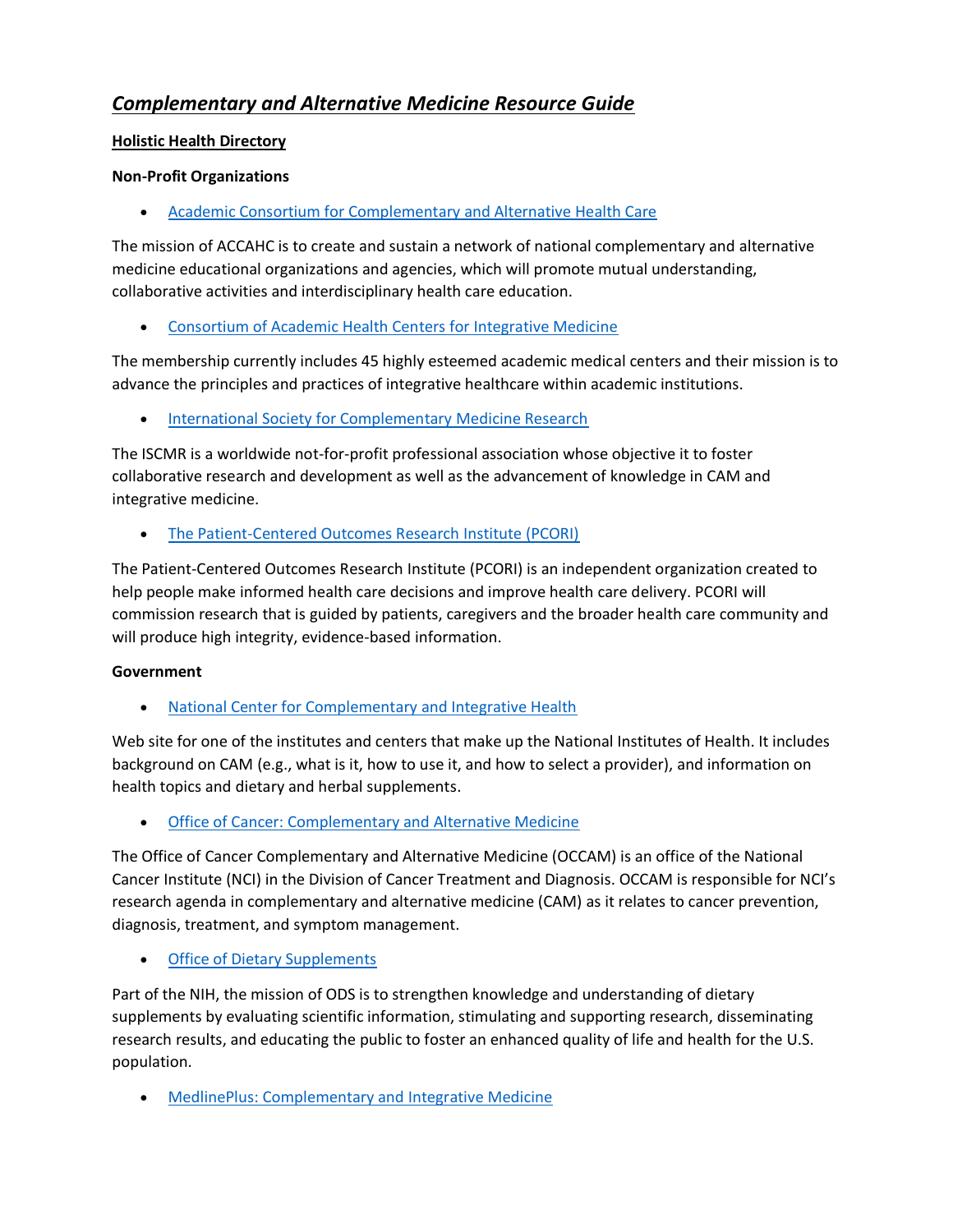A well established web site developed by the National Library of Medicine for health consumers and practitioners. The Integrative Medicine section provides selected resources from the NCCIH site.

• [USDA: Dietary Supplements](https://www.nal.usda.gov/fnic/dietary-supplements)

This site provides links to general information about dietary and nutritional supplements from both governmental agencies and non-governmental organizations.

### **Academic CAM Centers / Universities**

• [Arizona Center for Integrative Medicine](http://www.integrativemedicine.arizona.edu/)

Their mission is to lead the transformation of healthcare by creating, educating & actively supporting a community of professionals who embody the philosophy & practice of Integrative Medicine.

• [Bastyr University](http://www.bastyr.edu/)

Academic centers for natural health sciences; offers academic degrees in Naturaopathic Medicine, Acupuncture and Oriental Medicine, Nutrition, Herbal Sciences, Health Psychology, Exercise Science and Wellness, and LIOS/Bastyr School of Applied Behavioral

#### *[more...](javascript:void();)*

• [Canadian Institute of Natural and integrative Medicine](http://www.cinim.org/)

A registered charitable organization that conducts scientific research in complementary/alternative medicine (CAM). Projects are funded through private donations and project grants from public funding organizations.

#### *[more...](javascript:void();)*

• [The Continuum Center for Health and Healing an initiative of Beth Israel Medical Center](http://www.healthandhealingny.org/)

The Center's vision is comprehensive. It offers various clinical services, professional educational programs, research studies and outreach efforts.

• [Duke Integrative Medicine](http://www.dukeintegrativemedicine.org/)

"Founded in 2000, Duke Integrative Medicine draws from the very best conventional and complementary/alternative medicine strategies to create a plan to help patients optimize their health.

• [George Washington Center for Integrative Medicine](https://www.gwcim.com/)

"The Center for Integrative Medicine at the George Washington University Medical Center is dedicated to creating a healing environment in which patients have access to a variety of complementary and alternative therapies to promote healing and wellness."

- [Johns Hopkins GIM Program in Integrative Medicine](http://www.hopkinsmedicine.org/cam)
- [Marcus Institute of Integrative Health](http://marcusinstitute.jeffersonhealth.org/)

Part of Thomas Jefferson University Hospital and Thomas Jefferson University, they bring together the best of conventional medical care with promising complementary approaches to healing.

*[more...](javascript:void();)*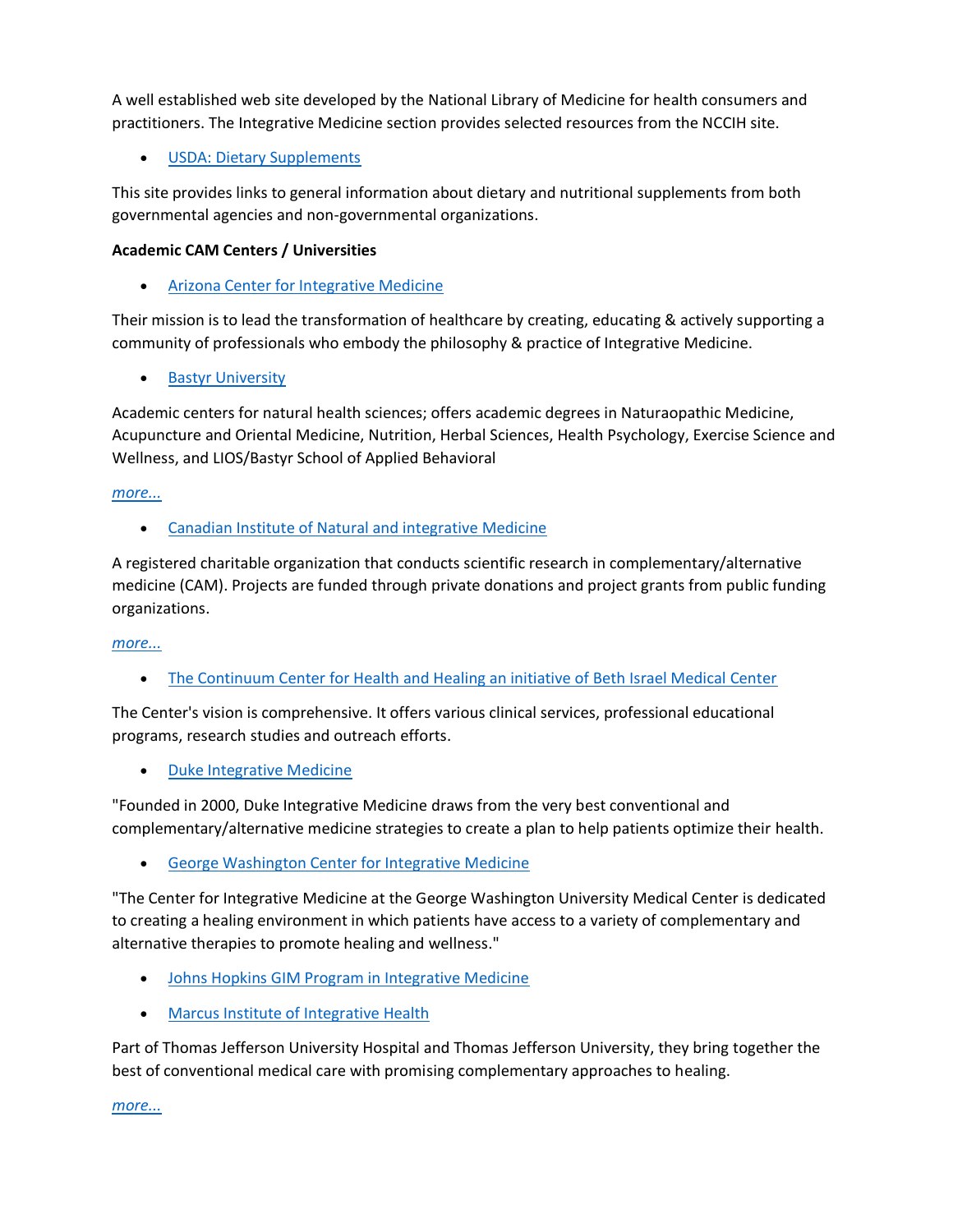• [Mayo Clinic Integrative Medicine and Health Research Program](http://mayoresearch.mayo.edu/mayo/research/cimp/)

The Integrative Medicine and Health Research Program was founded in July 2001 as a program within the Department of Medicine at Mayo Clinic.

• [Oregon Center for Complementary and Alternative Medicine In Neurological Disorders](http://www.ohsu.edu/xd/research/centers-institutes/neurology/orccamind/index.cfm)

ORCCAMIND is a center without walls committed to complementary & alternative medicine (CAM) research in neurological disorders.

• [Osher Center for Integrative Medicine](https://oshercenter.org/)

"The Osher Center for Integrative Medicine is a collaboration between Brigham and Women's Hospital and Harvard Medical School. It is focused on enhancing human health, resilience and quality of life through translational research, clinical practice and education in integrative medicine."

[Stanford Center for Integrative Medicine](https://stanfordhealthcare.org/medical-clinics/integrative-medicine-center.html)

Started in 1998, the Stanford Center for Integrative Medicine (SCIM) is committed to EB practices.

• [Susan Samueli Center for Integrative Medicine at UCI](http://www.sscim.uci.edu/)

The center provides advance patient care through education, evidence based research and clinical practice applying integrative medical therapies.

• [UCLA Center for East-West Medicine](http://www.cewm.med.ucla.edu/)

Founded in 1993 by Dr. Ka-Kit Hui, the Center was established with a vision to provide healthcare that is safe, effective, affordable, and accessible through the integration of the best of Chinese medicine with Western medicine.

• [UCSF Osher Center for Integrative Medicine](http://www.osher.ucsf.edu/)

The Center offers a dynamic approach to health, healing and prevention by integrating modern medicine with established practices from around the world.

• [University of Colorado Hospital Center for Integrative Medicine](https://www.uchealth.org/services/integrative-medicine/)

TCIM offers physician-managed care that emphasizes the wellness and healing of the entire person.

• [University of Connecticut Health Center Programs in Complementary and Integrative Medicine](http://picim.uchc.edu/)

The University of Connecticut Health Center introduced its programs in complementary and integrative medicine in 2004. The goals are to:

#### *[more...](javascript:void();)*

• [University of Maryland School of Medicine Center for Integrative Medicine](http://cim.umaryland.edu/)

Founded in 1991 by Brian Berman, M.D., the Center for Integrative Medicine is an inter-departmental center within the University of Maryland School of Medicine.

• [University of Massachusetts Center for Mindfulness in Medicine, Health Care and Society](https://www.umassmed.edu/cfm/)

The Center was established in 1995 by Jon Kabat-Zinn, PhD. The Center is a natural outgrowth of the acclaimed Stress Reduction Clinic founded in 1979 at the UMass Medical School.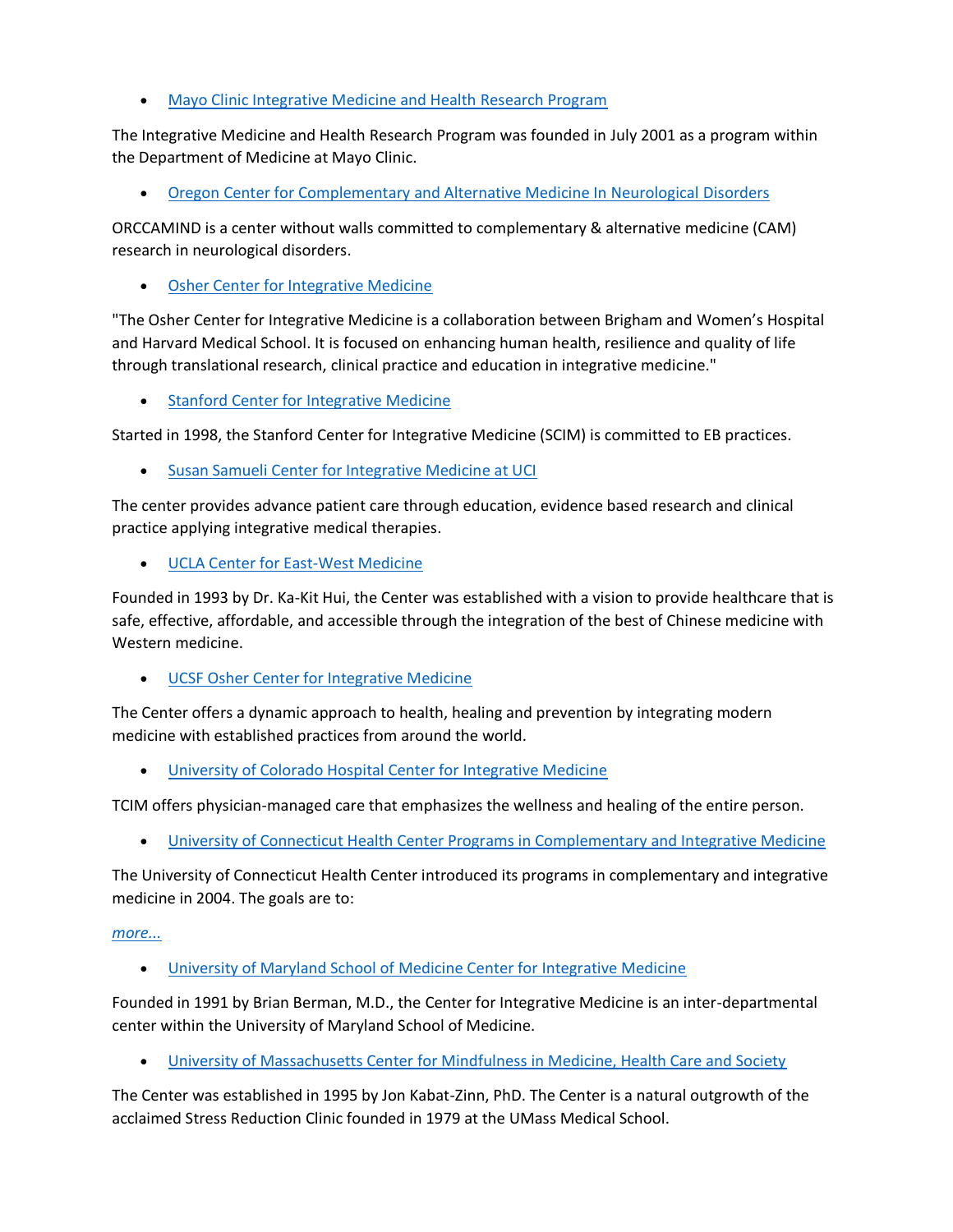• [University of Michigan Integrative Medicine](http://www.med.umich.edu/umim/)

An interdisciplinary program commits to the thoughtful and compassionate integration of complementary therapies and conventional medicine through the activities of research, education, clinical services, and community partnerships.

• [University of Minnesota Center for Spirituality & Healing](http://www.csh.umn.edu/)

The Center has been designated by the NIH as a Developmental Center for Research on Complementary and Alternative Medicine, a distinction attained by only five institutions in the U.S.

• [University of New Mexico Center for Life](https://hsc.unm.edu/health/patient-care/integrative-medicine/)

The UNM Center for Life is an Integrative and Inter-Cultural Center for Prevention and Wellness, treating people with a wide range of health issues, using a vast array of ancient and modern techniques.

• [University of Texas M.D. Anderson Cancer Center's Complementary/Integrative Medicine](http://www.mdanderson.org/education-and-research/departments-programs-and-labs/programs-centers-institutes/integrative-medicine-program/index.html)

Contains evidence-based therapy reviews

#### **Directories & Associations**

The following links will direct you to various associations for different CAM groups and directories to find CAM practitioners.

- AAAOM [American Association of Acupuncture & Oriental Medicine](http://www.aaaomonline.org/)
- AAMA [The American Alternative Medicine Association](http://www.joinaama.com/)
- AANP [American Association of Naturopathic Physicians](http://www.naturopathic.org/)
- AHHA [American Holistic Health Association](http://www.ahha.org/)
- [Alternative Medicine Foundation](http://www.amfoundation.org/)

Provides professionals and consumers with evidence-based information on alternative and complementary medicine.

- [American Association of Professional Hypnotherapists](http://aaph.org/)
- [American Board of Integrative Holistic Medicine](http://www.abihm.org/)
- [American Institute of Homeopathy](http://www.homeopathyusa.org/)
- [American Massage Therapy Association](http://www.amtamassage.org/index.html)
- [American Society of Clinical Hypnosis](http://www.asch.net/)
- [Associated Bodywork & Massage Professionals](http://www.abmp.com/)
- FAIM [Foundation for Alternative and Integrative Medicine](http://www.faim.org/resources.html)
- [Holistic Pediatric Alliance](http://hpakids.org/)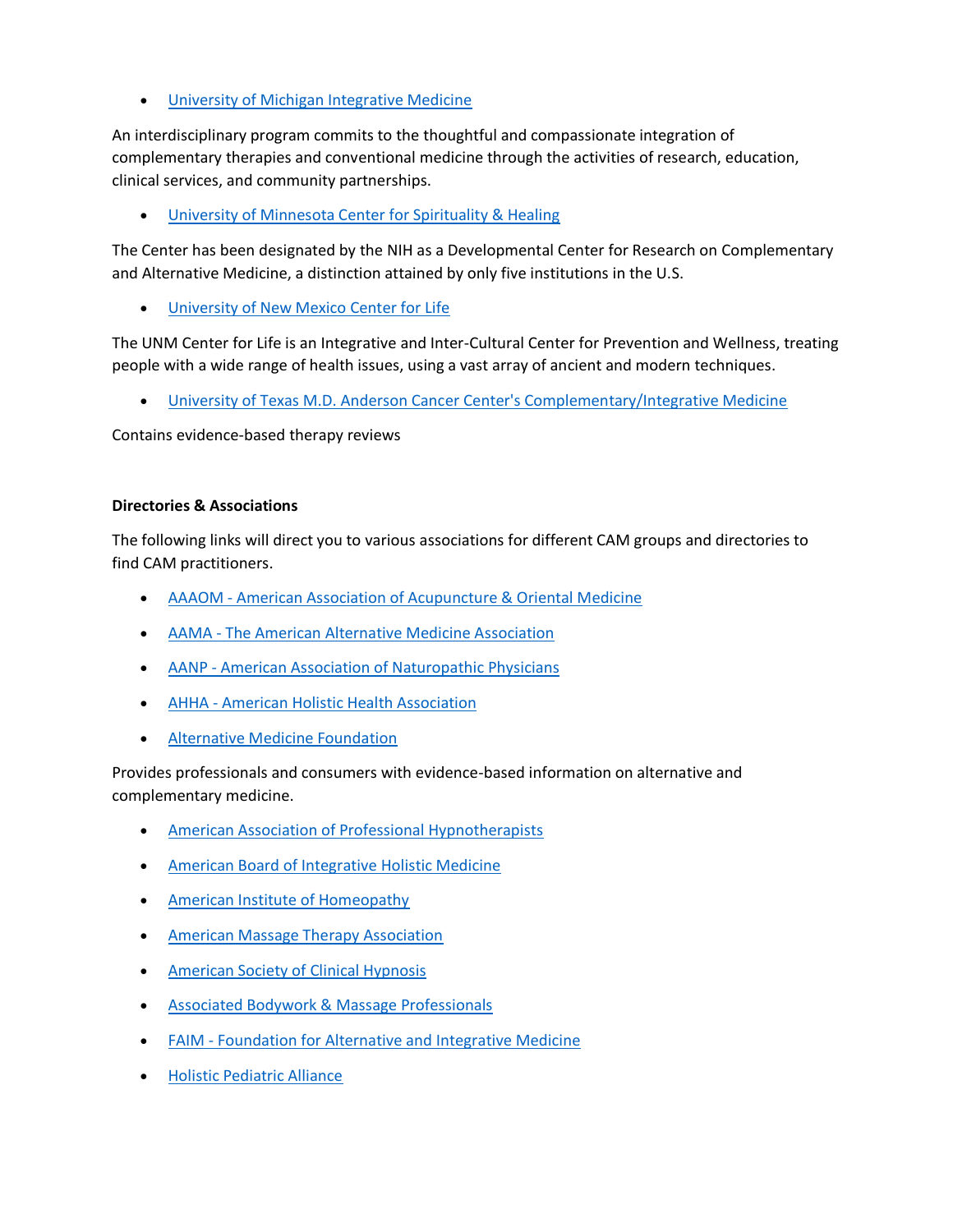This website promotes an understanding of physical, nutritional, environmental, emotional, and mental well-being as essentials in creating healthy children.

- [National Association of Massage Therapists](http://namtonline.com/)
- [National Ayurvedic Medical Association](http://www.ayurvedanama.org/)
- [National Center for Homeopathy](http://www.nationalcenterforhomeopathy.org/)
- [National Certification Board for Therapeutic Massage and Bodywork](http://www.ncbtmb.org/)
- [National Certification Commission for Acupuncture and Oriental Medicine](http://www.nccaom.org/)

#### **Internet Guides & Resources**

Below are various CAM internet guides and resources aggragated by other groups.

• [Ask Dr. Weil](http://drweil.com/)

"Dr. Andrew Weil is a leader in the integration of Western medicine and the exploding field of alternative medicine."

• [Canadian Academy of Manipulative Physiotherapy \(CAMPT\)](http://manippt.org/)

A website maintained by the Canadian Physiotherapy Association-affiliated CAMPT.

• [HealthCommunities.com](http://www.healthcommunities.com/)

This website is a comprehensive source of information on alternative treatments and medicines.

• [HerbMed](http://www.herbmed.org/)

Provides professionals and consumers reliable evidence-based information on the medicinal use of herbs.

- [Mayo Clinic's Complementary & Alternative Medicine](http://www.mayoclinic.com/health/alternative-medicine/PN00001)
- [MedlinePlus](http://www.nlm.nih.gov/medlineplus/complementaryandalternativemedicine.html)

Alternative Medicine page with current articles in alternative medicine and links to governmental resources.

• [National Center for Alternative and Complementary Health \(NCCAM\)](http://nccam.nih.gov/)

The National Center for Complementary and Alternative Medicine at the National Institutes of Health conducts and supports basic and applied research and training and disseminates information on complementary and alternative medicine to practitioners and the public.

• [North American Institute of Orthopaedic Manual Therapy](http://www.naiomt.com/)

Dedicated to the advancement of orthopaedic manual therapy.

**[Office of Dietary Supplements -](https://ods.od.nih.gov/) National Institutes of Health** 

This database, sponsored by the NIH, currently contains more than 320,000 citations to scientific literature.